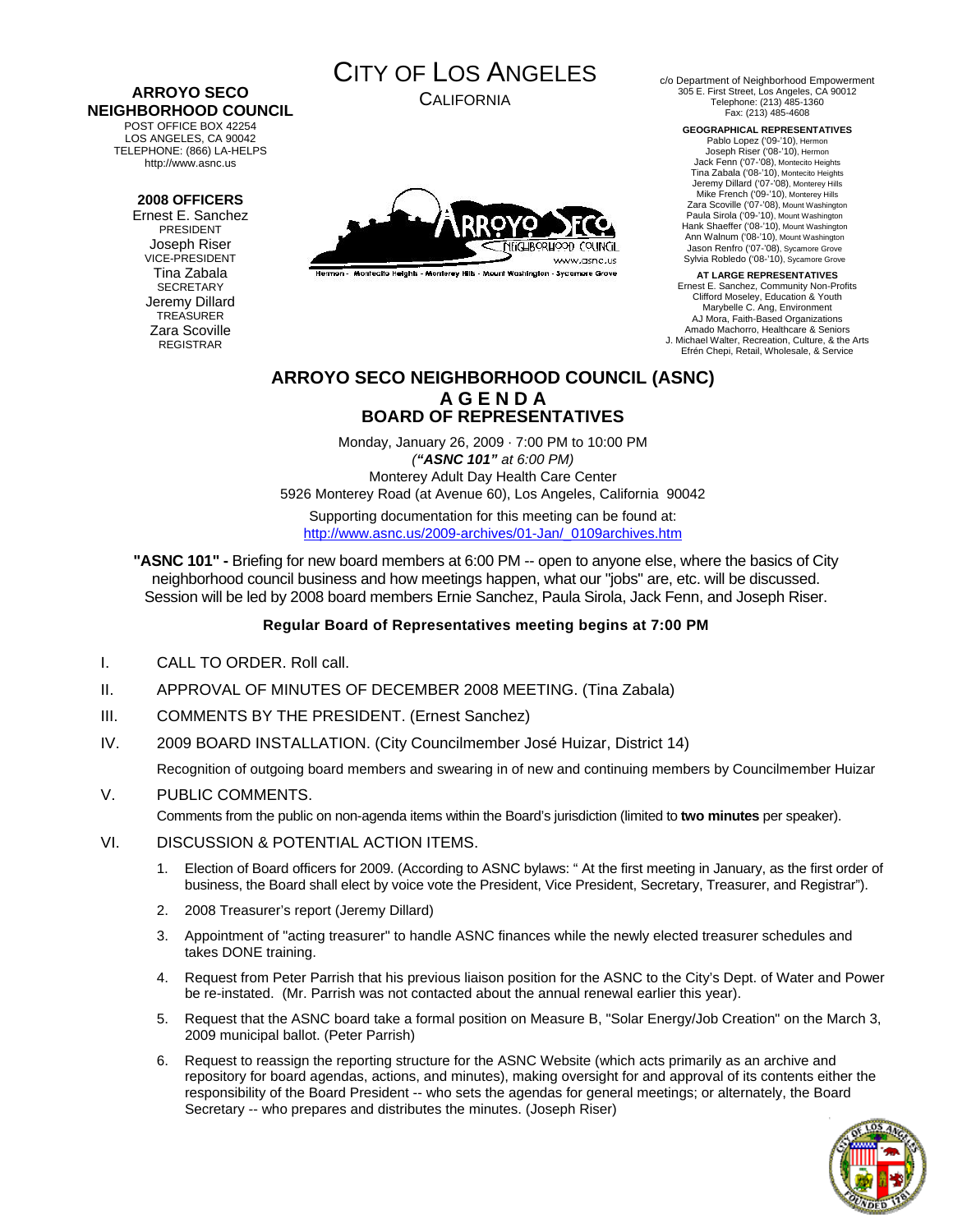# **ARROYO SECO NEIGHBORHOOD COUNCIL (ASNC) Board of Representatives – Agenda, Page 2**

Monday, January 26, 2009 · 7:00 PM to 10:00 PM Monterey Adult Day Health Care Center

- 7. Request that the ASNC standardize its meeting location to one fixed site for the entire year. (Paula Sirola)
- 8. The ASNC Board should request a new ruling from the City's Dept. of Neighborhood Empowerment, re: the posting of Local Issues agendas for each community. Currently, each community's local meeting must be posted online and in all 7 physical locations around the council area (see "Standing Rules"). To save time, physical postings could be reduced, to just the closest of the 5 ASNC communities to each Local Issues event. (Joseph Riser)
- 9. In order to make sure Local Issues meetings are held in each ASNC community according to Bylaws/Standing Rules, the Board should name and/or identify at its first meeting of each year -- beginning with this meeting – a stakeholder (elected representative, or otherwise) willing to convene that year's first meeting, if those groups haven't already formed. The selected convener would report back no later than the March meeting on when and where Local Issues will begin and detail any assistance needed from the Board itself. (Joseph Riser)
- **10. Moved that the ASNC Board confirm by vote and correspondence the unanimous opposition of it Hermon Local Issues committee to the MTA's proposed June 2009 cancellation of the #256 bus line which serves that community and several others within and nearby the ASNC area. (Hermon Local Issues)**
- **11. Moved that the ASNC Board confirm the majority vote of its Hermon Local Issues committee and send a letter to all applicable departments, signed by the President and supporting the owners of 6104 Monterey Road (a private single-family home) in their request for a variance from the City to allow for a 0-foot setback for a new garage/addition. (Hermon Local Issues on behalf of property owner Jasper Wood)**
- **12. Moved that the ASNC Board confirm the majority vote of its Hermon Local Issues committee and send a letter to all applicable departments, signed by the President and supporting development/expansion plans submitted by the owners of the Monterey Trailer Park (6411 Monterey; City Historical-Cultural Monument #736) that would add 8 new housing units within the property's southern portion. (Hermon Local Issues on behalf of park co-owner Anthony Santillo)**
- 13. Discussion and possible action re: reducing the portion of the ASNC budget now spent on administrative services and fees in order to leave more funds for community projects:
	- a. Identify any board members willing and able to take on any duties of the paid positions, as volunteers.
	- b. Limit the number of paid hours for the Minute Taker position to no more than 7 hours monthly based on the past two years average of 6 hours. (Joseph Riser)
- 14. Request for volunteers (regular and backup) to post the regular monthly board agendas (see "Standing Rules" for list of locations). Need names as well as the locations for which each will be responsible.
- 15. That the ASNC board investigate having the Arroyo Seco area become one of the early bases for the L.A. Philharmonic's "Youth Orchestra Los Angeles" (YOLA) program now being launched. YOLA is seeking local organizations to serve as stakeholder support groups in given areas to assist them in "providing quality instrumental music education for children with the greatest needs, fewest resources, and little or no access to instrumental music education. (suggested referral motion)

#### 16. COMMITTEE REPORTS

- (a) Local Issues.
	- (i) Hermon
	- (ii) Montecito Heights
	- (iii) Monterey Hills
	- (iv) Mount Washington
	- (v) Sycamore Grove
- (b) Rules and Elections (Vice President)
- (c) Communications and Outreach (Registrar)
- (d) Budget and Finance (Treasurer)
- (e) Recreation, Culture, & the Arts (*At-Large Representative*)
- (f) Environment (*At-Large Representative*)



**ARROYO SECO NEIGHBORHOOD COUNCIL** Post Office Box 42254, Los Angeles, CA 90042 Phone (866) LA-HELPS

www.asnc.us